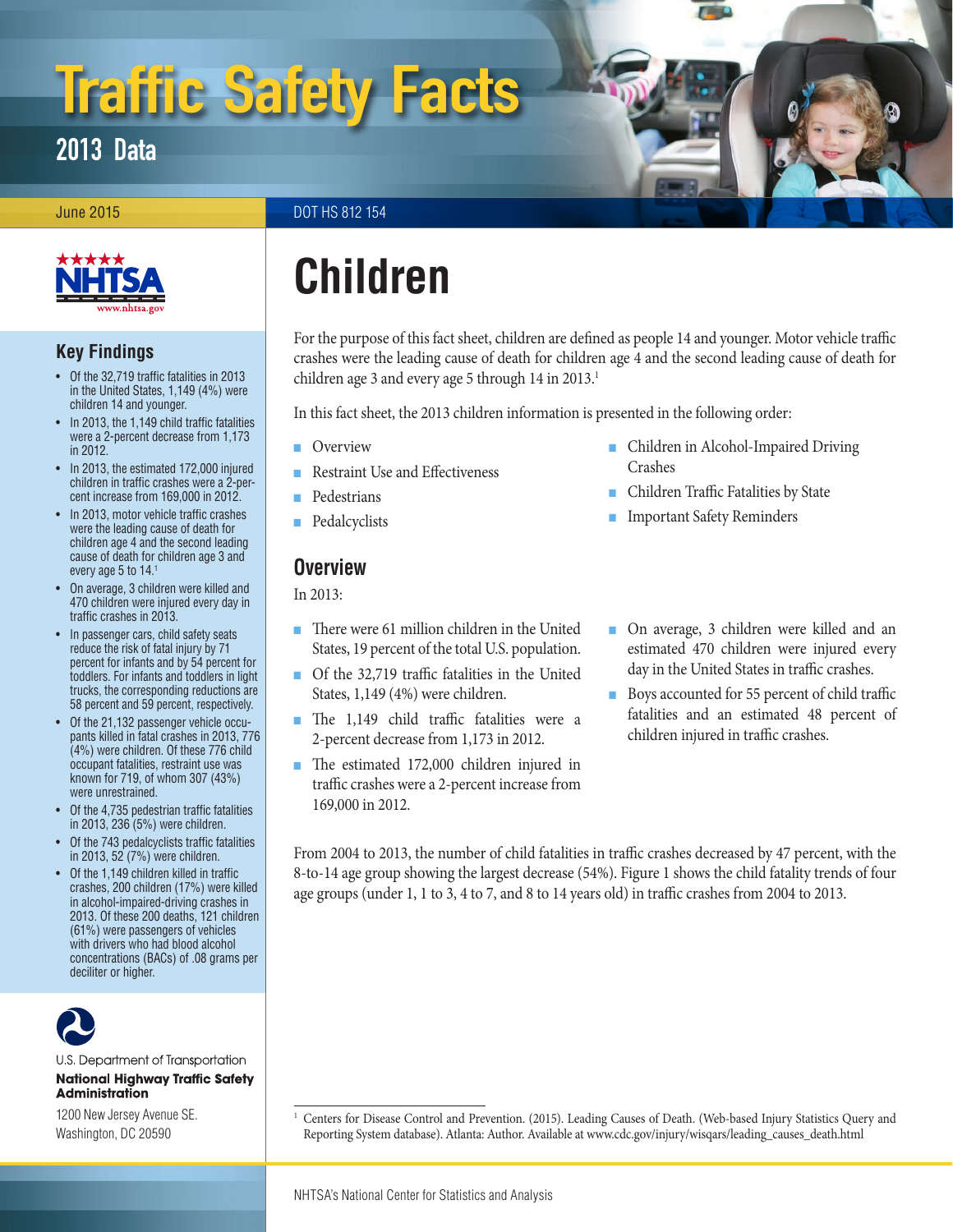



Source: Fatality Analysis Reporting System (FARS) 2004-2012 Final File, 2013 Annual Report File (ARF).

#### <span id="page-1-0"></span>**Restraint Use and Effectiveness**

Analysis on the effectiveness of child safety seats has shown them to reduce fatal injury by 71 percent for infants (under 1 year old) and by 54 percent for toddlers (1 to 4 years old) in passenger cars. For infants and toddlers in light trucks, the corresponding reductions are 58 percent and 59 percent, respectively.<sup>2</sup>

Analysis has also shown that lap/shoulder seat belts, when used, reduce the risk of fatal injury to front seat occupants (age 5 and older) of passenger cars by 45 percent and the risk of moderate-tocritical injury by 50 percent. For light-truck occupants, seat belts reduce the risk of fatal injury by 60 percent and the risk of moderateto-critical injury by 65 percent.<sup>1</sup>

Table 1 provides the number and percentage of passenger vehicle (defined as passenger cars and light trucks) occupants involved in fatal crashes, by survival status (killed or survived), age group, and restraint use (seat belts or child restraints).

In 2013:

- Of the 21,132 passenger vehicle occupants *killed* in fatal crashes, 776 (4%) were children.
- Of these 776 child passenger vehicle occupants *killed* in fatal crashes, restraint use was known for 719, of whom 307 (43%) were unrestrained.
- Of the 34,051 passenger vehicle occupants who *survived* fatal crashes, 4,046 (12%) were children.
- Of these 4,046 child passenger vehicle occupants who *survived* fatal crashes, restraint use was known for 3,794, of whom 574 (15%) were unrestrained.
- Of the 55,183 passenger vehicle occupants *involved* in fatal crashes, 4,822 (9%) were children.
- Of these 4,822 child passenger vehicle occupants *involved* in fatal crashes, restraint use was known for 4,513, of whom 881 (20%) were unrestrained.

<sup>2</sup> Kahane, C. J. (2015, January). *Lives saved by vehicle safety technologies and associated Federal Motor Vehicle Safety Standards, 1960 to 2012—Passenger cars and LTVs—With reviews of 26 FMVSS and the effectiveness of their associated safety technologies in reducing fatalities, injuries, and crashes.* (Report No. DOT HS 812 069). Washington, DC: National Highway Traffic Safety Administration. Available at [www-nrd.nhtsa.dot.gov/Pubs/812069.pdf](https://ce.dot.gov/team/nhtsa.occiwf/Lists/ProjectDetail/Attachments/2219/www-nrd.nhtsa.dot.gov/Pubs/812069.pdf)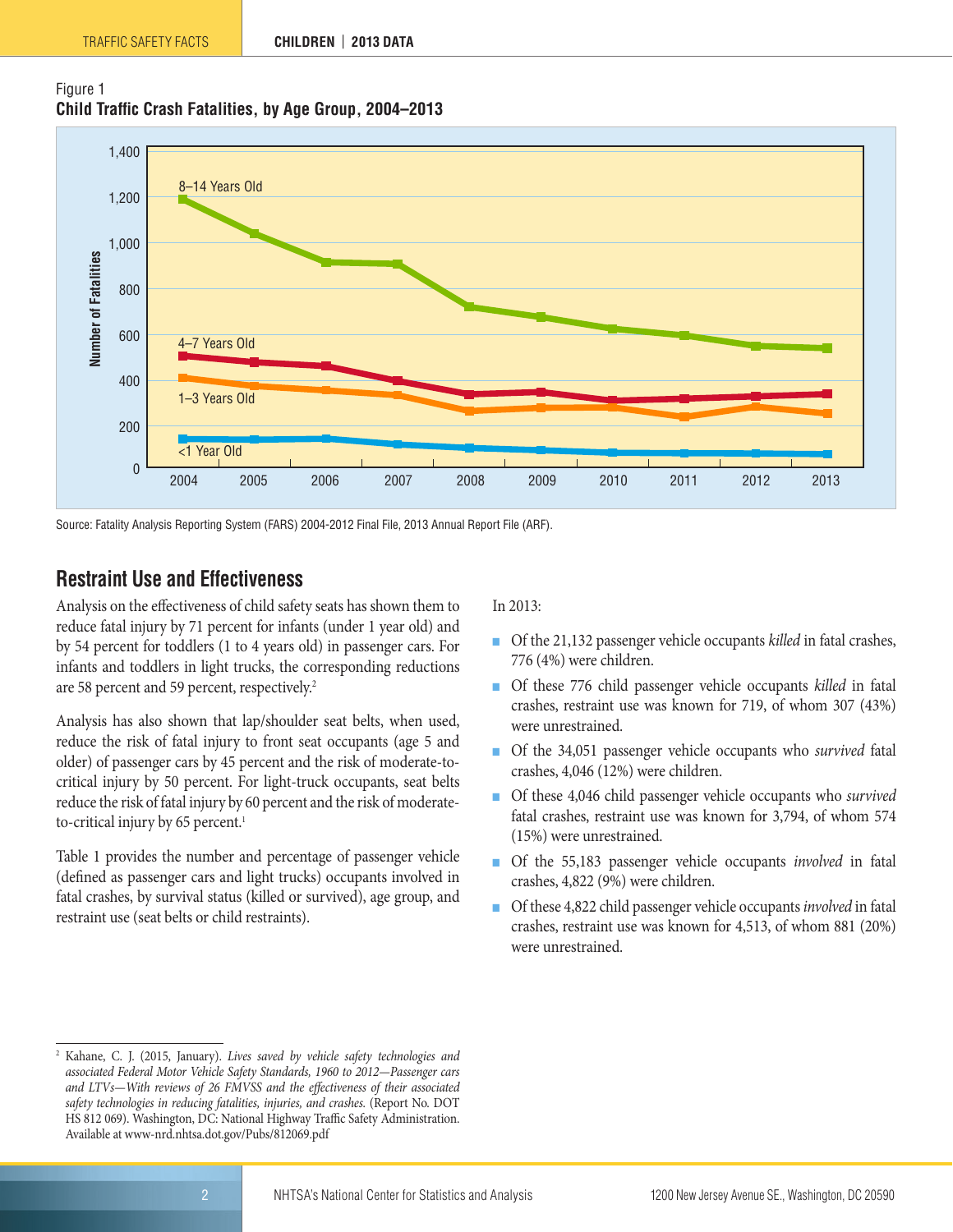| . adduight valled addupting illfored ill catal drughooj by our rival dialuoj rigo droupj ullu rivollullit addi |                  |                      |                   |                 |                                       |                  |                |               |                        |                        |                     |
|----------------------------------------------------------------------------------------------------------------|------------------|----------------------|-------------------|-----------------|---------------------------------------|------------------|----------------|---------------|------------------------|------------------------|---------------------|
| <b>Survival Status/</b><br><b>Age Group</b>                                                                    |                  | <b>Restraint Use</b> |                   |                 |                                       |                  |                |               | <b>Percent "Known"</b> | <b>Percent "Known"</b> |                     |
|                                                                                                                |                  |                      | <b>Restrained</b> |                 | <b>Unrestrained</b><br><b>Unknown</b> |                  |                | <b>Total</b>  |                        | <b>Restrained</b>      | <b>Unrestrained</b> |
|                                                                                                                |                  | <b>Number</b>        | <b>Percent</b>    | <b>Number</b>   | <b>Percent</b>                        | <b>Number</b>    | <b>Percent</b> | <b>Number</b> | <b>Percent</b>         | <b>Percent</b>         | <b>Percent</b>      |
| People                                                                                                         | $\leq$ 1         | 37                   | 71%               | 11              | 21%                                   | 4                | 8%             | 52            | 100%                   | 77%                    | 23%                 |
| Killed                                                                                                         | $1-3$            | 110                  | 68%               | 42              | 26%                                   | 10               | 6%             | 162           | 100%                   | 72%                    | 28%                 |
|                                                                                                                | $4 - 7$          | 107                  | 54%               | $\overline{77}$ | 39%                                   | 15               | 8%             | 199           | 100%                   | 58%                    | 42%                 |
|                                                                                                                | $8 - 14$         | 158                  | 44%               | 177             | 49%                                   | 28               | 8%             | 363           | 100%                   | 47%                    | 53%                 |
|                                                                                                                | $\overline{5}$   | 412                  | 53%               | 307             | 40%                                   | $\overline{57}$  | 7%             | 776           | 100%                   | 57%                    | 43%                 |
|                                                                                                                | $15 - 20$        | 983                  | 40%               | 1,223           | 50%                                   | 226              | 9%             | 2,432         | 100%                   | 45%                    | 55%                 |
|                                                                                                                | <b>All Other</b> | 8,382                | 47%               | 8,050           | 45%                                   | 1,492            | 8%             | 17,924        | 100%                   | 51%                    | 49%                 |
|                                                                                                                | <b>Total</b>     | 9,777                | 46%               | 9,580           | 45%                                   | 1,775            | 8%             | 21,132        | 100%                   | 51%                    | 49%                 |
| People                                                                                                         | $\leq$ 1         | 176                  | 92%               | 12              | 6%                                    | 3                | 2%             | 191           | 100%                   | 94%                    | 6%                  |
| Who                                                                                                            | $1-3$            | 747                  | 86%               | 88              | 10%                                   | 38               | 4%             | 873           | 100%                   | 89%                    | 11%                 |
| Survived                                                                                                       | $4 - 7$          | 878                  | 78%               | 168             | 15%                                   | 76               | 7%             | 1,122         | 100%                   | 84%                    | 16%                 |
|                                                                                                                | $8 - 14$         | 1,419                | 76%               | 306             | 16%                                   | $\overline{135}$ | 7%             | 1,860         | 100%                   | 82%                    | 18%                 |
|                                                                                                                | $<$ 15           | 3,220                | 80%               | 574             | 14%                                   | 252              | 6%             | 4,046         | 100%                   | 85%                    | 15%                 |
|                                                                                                                | $15 - 20$        | 3,564                | 69%               | 1,120           | 22%                                   | 468              | 9%             | 5,152         | 100%                   | 76%                    | 24%                 |
|                                                                                                                | All Other        | 19,426               | 78%               | 3,170           | 13%                                   | 2,257            | 9%             | 24,853        | 100%                   | 86%                    | 14%                 |
|                                                                                                                | <b>Total</b>     | 26,210               | 77%               | 4,864           | 14%                                   | 2,977            | 9%             | 34,051        | 100%                   | 84%                    | 16%                 |
| Total                                                                                                          | $\leq$ 1         | 213                  | 88%               | 23              | 9%                                    | $\overline{7}$   | 3%             | 243           | 100%                   | 90%                    | 10%                 |
| Involved                                                                                                       | $1-3$            | 857                  | 83%               | 130             | 13%                                   | 48               | 5%             | 1,035         | 100%                   | 87%                    | 13%                 |
|                                                                                                                | $4 - 7$          | 985                  | 75%               | 245             | 19%                                   | 91               | 7%             | 1,321         | 100%                   | 80%                    | 20%                 |
|                                                                                                                | $8 - 14$         | 1,577                | 71%               | 483             | 22%                                   | 163              | 7%             | 2,223         | 100%                   | 77%                    | 23%                 |
|                                                                                                                | $<$ 15           | 3,632                | 75%               | 881             | 18%                                   | 309              | 6%             | 4,822         | 100%                   | 80%                    | 20%                 |
|                                                                                                                | $15 - 20$        | 4,547                | 60%               | 2,343           | 31%                                   | 694              | 9%             | 7,584         | 100%                   | 66%                    | 34%                 |
|                                                                                                                | <b>All Other</b> | 27,808               | 65%               | 11,220          | 26%                                   | 3,749            | 9%             | 42,777        | 100%                   | 71%                    | 29%                 |
|                                                                                                                | <b>Total</b>     | 35,987               | 65%               | 14,444          | 26%                                   | 4,752            | 9%             | 55,183        | 100%                   | 71%                    | 29%                 |

#### Table 1 **Passenger Vehicle Occupants Involved in Fatal Crashes, by Survival Status, Age Group, and Restraint Use, 2013**

Source: FARS 2013 ARF.

Table 2 contains the number of infants (under 1 year old) and toddlers (1 to 4 years old) killed in passenger vehicles by type of restraint.

#### In 2013:

- The number of infant and toddler passenger vehicle occupant fatalities was 278.
- Of these 278 infant and toddler passenger vehicle occupant fatalities, restraint use was known for 260, of whom 80 (31%) were unrestrained.

#### Table 2

#### **Infants and Toddlers Killed in Passenger Vehicles, by Type of Restraint and Age Group, 2013**

|                        |                | Age                   |                |                |                         |                |
|------------------------|----------------|-----------------------|----------------|----------------|-------------------------|----------------|
| <b>Type of</b>         |                | $\langle$ 1 (Infants) |                | 1-4 (Toddlers) | <b>Total</b>            |                |
| <b>Restraint</b>       | <b>Number</b>  | <b>Percent</b>        | <b>Number</b>  |                | <b>Percent   Number</b> | <b>Percent</b> |
| None Used              | 11             | 21%                   | 69             | 31%            | 80                      | 29%            |
| <b>Adult Seat Belt</b> | $\overline{2}$ | 4%                    | 17             | 8%             | 19                      | 7%             |
| <b>Child Seat</b>      | 35             | 67%                   | 122            | 54%            | 157                     | 56%            |
| Restraint              | $\mathbf{0}$   | $0\%$                 | $\overline{4}$ | 2%             | 4                       | 1%             |
| Used-Unknown           |                |                       |                |                |                         |                |
| Unknown                | $\overline{4}$ | 8%                    | 14             | 6%             | 18                      | 6%             |
| Total                  | 52             | 100%                  | 226            | 100%           | 278                     | 100%           |
|                        |                |                       |                |                |                         |                |

Source: FARS 2013 ARF.

Analysis has shown that among infants and toddlers, an estimated 263 lives were saved in 2013 by restraint use.3 Of these 263 lives saved, 246 were associated with the use of child safety seats and 17 with the use of adult seat belts. At 100-percent child safety seat use for infants and toddlers, an estimated 319 lives (that is, an additional 56) could have been saved in 2013.

From 1975 to 2013, an estimated 10,421 lives were saved by child restraints (child safety seats or adult seat belts) for infants and toddlers in passenger vehicles.<sup>4</sup>

NHTSA conducted the National Survey of the Use of Booster Seats (NSUBS) in July 2013 and produced a technical report (DOT HS 812 037), *The 2013 National Survey of the Use of Booster Seats*. Table 3 provides data on the use of child restraints by age and race/ ethnicity in 2013. Child restraints include child safety seats, seat belts, and booster seats.

<sup>3</sup> Longthorne, A. (2015, April). *Lives saved in 2013 by restraint use and minimum drinking laws.* (Report No. DOT HS 812 137). Washington, DC: National Highway Traffic Safety Administration. Available at www.nrd.nhtsa.dot.gov/ Pubs/812137.pdf.

<sup>4</sup> 2009–2012 estimates differ from previously published estimates due to a computational correction. Previous estimates did not properly account for 2010 through 2013 model year passenger vehicles, thus slightly underestimating lives saved by child restraints, seat belts, and frontal air bags.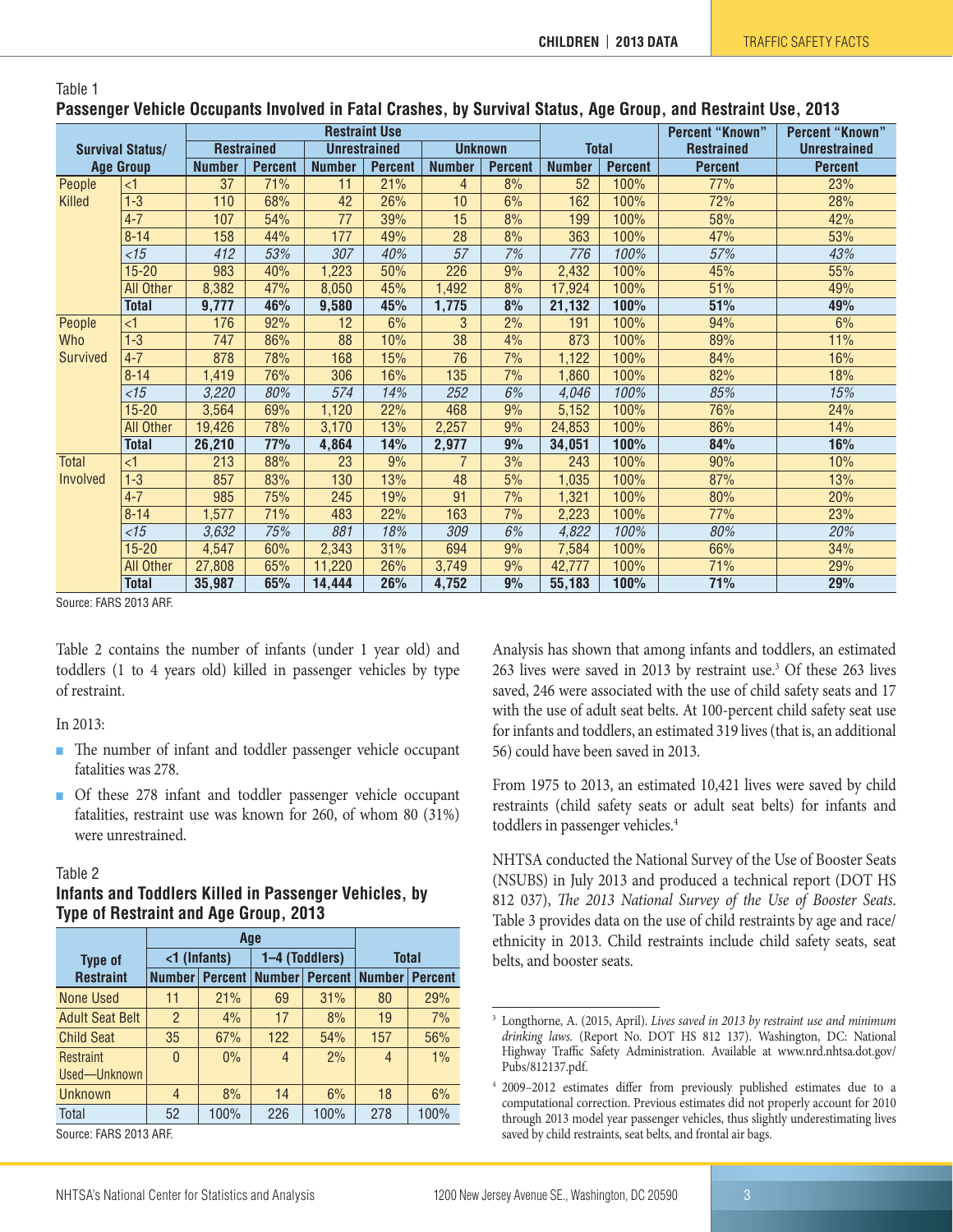| Table 3 |                                                            |  |
|---------|------------------------------------------------------------|--|
|         | Child Restraint Use, by Age Group and Race/Ethnicity, 2013 |  |

|                                  | <b>Age Group (Years)</b> |       |         |          |  |  |  |
|----------------------------------|--------------------------|-------|---------|----------|--|--|--|
| <b>Race/Ethnicity</b>            | <1                       | $1-3$ | $4 - 7$ | $8 - 12$ |  |  |  |
| <b>Hispanic</b>                  | 96%                      | 91%   | 85%     | 87%      |  |  |  |
| African-American<br>Non-Hispanic | 96%                      | 85%   | 78%     | 69%      |  |  |  |
| <b>White Non-Hispanic</b>        | 100%                     | 99%   | 96%     | 95%      |  |  |  |
| Asian Non-Hispanic               | <b>NA</b>                | 95%   | 93%     | 86%      |  |  |  |
| <b>Other Non-Hispanic</b>        | <b>NA</b>                | 95%   | 91%     | 88%      |  |  |  |

Source: Pickrell, T. M., & Choi, E-H. (2014, June). *The 2013 national survey of the use of booster seats.* (Report No. DOT HS 812 037). Washington, DC: National Highway Traffic Safety Administration.

NA: Data not sufficient to produce a reliable estimate.

#### <span id="page-3-0"></span>**Pedestrians**

Pedestrians are anyone on foot, walking, running, jogging, hiking, sitting, or lying down, who are involved in motor vehicle traffic crashes. In 2013:

- Of the 4,735 pedestrian traffic fatalities, 236 (5%) were children.
- One-fifth (21%) of the child traffic fatalities were pedestrians.
- Of the 236 child pedestrian traffic fatalities, 139 (59%) were boys.
- Of the estimated 66,000 injured pedestrians in traffic crashes, 10,000 (15%) were children.
- Of the estimated 10,000 injured child pedestrians in traffic crashes, 6,000 (62%) were boys.
- The highest percentage of child pedestrian traffic fatalities occurred between 6 p.m. and 8:59 p.m. (35%). The second highest percentage occurred between 3 p.m. and 5:59 p.m. (26%).
- Eighty-one percent of child pedestrian traffic fatalities occurred at non-intersection locations, an increase from 77 percent in 2012.

Figure 2 contains the child pedestrian traffic fatality trends of four age groups (under 1, 1 to 3, 4 to 7, and 8 to 14 years old) from 2004 to 2013:

- The number of child pedestrian traffic fatalities decreased by 36 percent, from 366 fatalities in 2004 to 236 in 2013.
- The 8-to-14 age group had the largest percentage decrease of 52 percent, from 181 pedestrian traffic fatalities in 2004 to 86 in 2013.



Figure 2 **Child Pedestrian Traffic Fatalities, by Age Group, 2004–2013**

Source: FARS 2004-2012 Final File, 2013 ARF.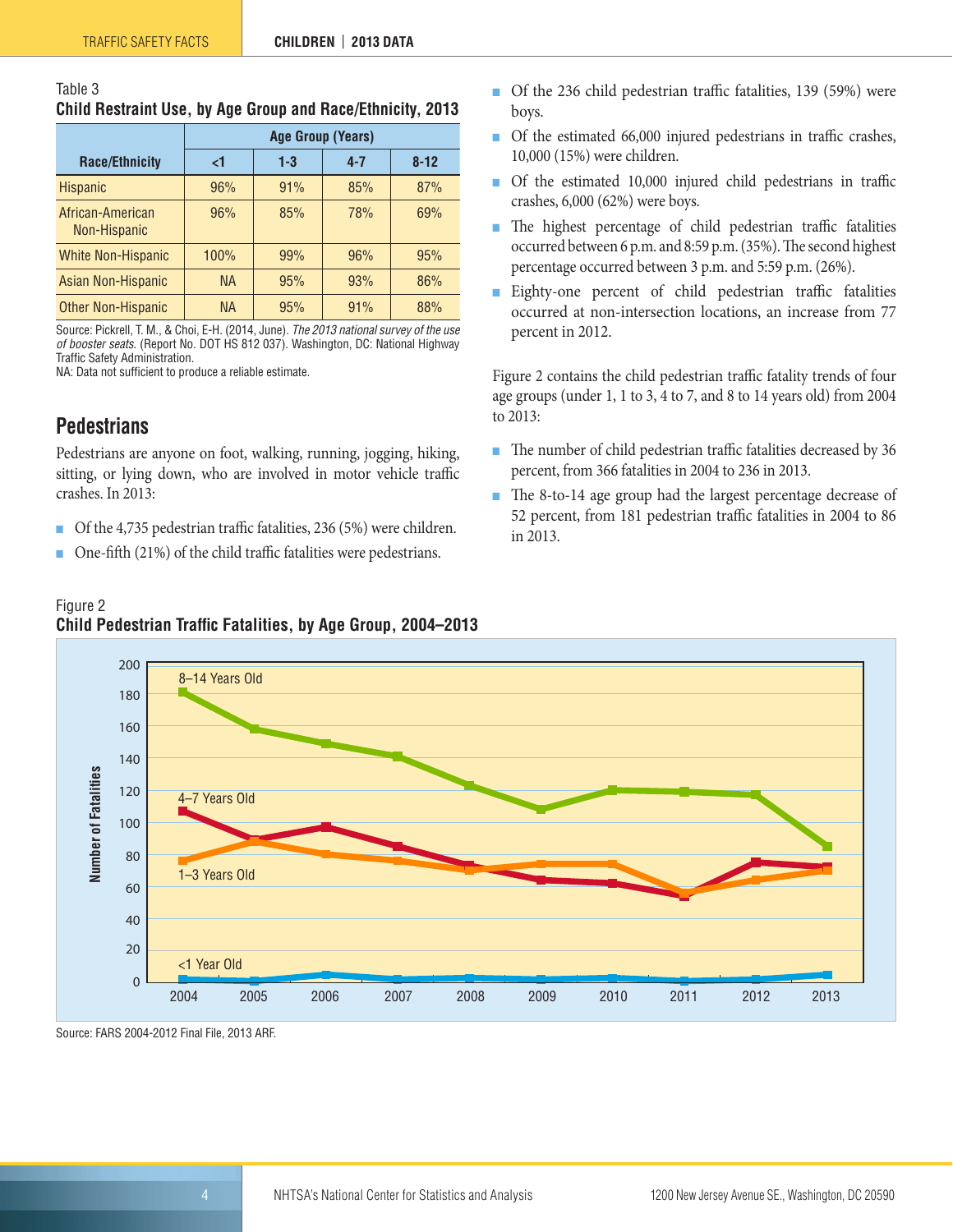#### <span id="page-4-0"></span>**Pedalcyclists**

Figure 3

Pedalcyclists are riders of bicycles (two-wheel, nonmotorized cycles) and other cycles (tricycles and unicycles) powered solely by pedals. In 2013:

- Of the 743 pedalcyclists killed in traffic crashes, 52 (7%) were children.
- Of the 52 child pedalcyclists killed in traffic crashes, 48 (92%) were boys.
- Of the estimated 48,000 pedalcyclists injured in traffic crashes, 5,000 (11%) were children.

Figure 3 contains the child pedalcyclist traffic fatality trends of four age groups (under 1, 1 to 3, 4 to 7, and 8 to 14 years old) from 2004 to 2013:

- The number of child pedalcyclist traffic fatalities decreased by 60 percent, from 130 fatalities in 2004 to 52 in 2013.
- The 8-to-14 age group had the largest percentage decrease of 62 percent, from 99 pedalcyclist traffic fatalities in 2004 to 38 in 2013.



#### **Child Pedalcyclist Traffic Fatalities, by Age Group, 2004–2013**

Source: FARS 2004-2012 Final File, 2013 ARF.

#### <span id="page-4-1"></span>**Children in Alcohol-Impaired-Driving Crashes**

In 2013, of the 1,149 children killed in traffic crashes, 200 children (17%) were killed in alcohol-impaired-driving crashes. Of these 200 deaths, 121 children (61%) were passengers of vehicles with drivers who had BACs of .08 grams per deciliter (g/dL) or higher.

Twenty-nine children who were killed in traffic crashes in 2013 were pedestrians or pedalcyclists who were struck by drivers with BACs of .08 g/dL or higher.

#### <span id="page-4-2"></span>**Child Traffic Fatalities by State**

Table 4 presents child traffic fatalities by State and age group in 2013. Included in Table 4 is Puerto Rico, which is not included in the overall U.S. total.

- Among all States, the number of child traffic fatalities ranged from 0 (District of Columbia and Vermont) to 128 (Texas).
- Texas had the highest number of child traffic fatalities (128), followed by California (99), Florida (69), Georgia (53), North Carolina (50), Arizona (48), and Alabama (46).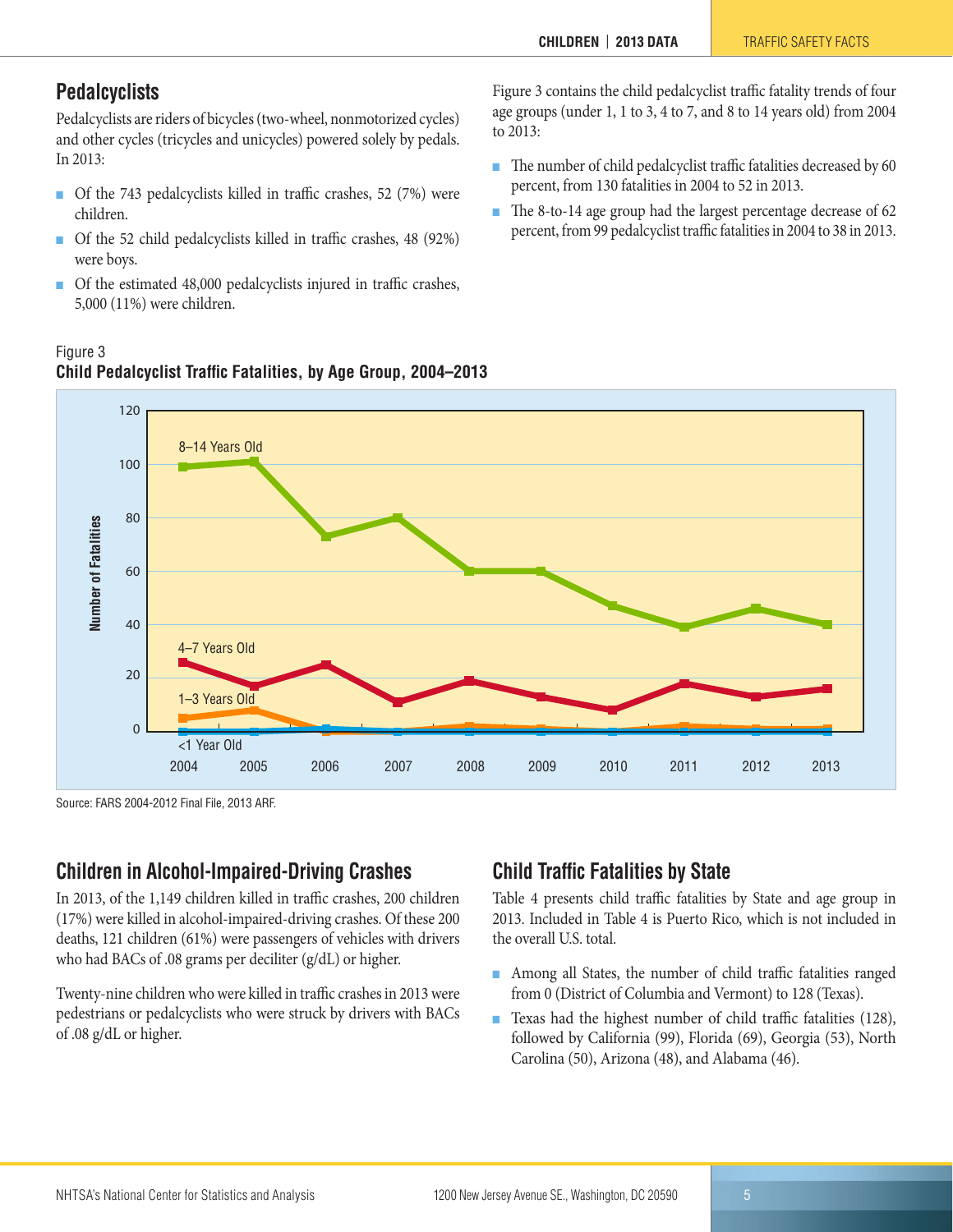#### Table 4 **Child Traffic Fatalities, by State and Age Group, 2013**

|                         | <b>Age Group (Years)</b> |                               |                          |                  |                  |  |  |
|-------------------------|--------------------------|-------------------------------|--------------------------|------------------|------------------|--|--|
| <b>State</b>            | $\leq$                   | $1 - 3$                       | $4 - 7$                  | $8 - 14$         | <b>Total</b>     |  |  |
| Alabama                 | $\mathbf{3}$             | 13                            | $\, 8$                   | 22               | 46               |  |  |
| Alaska                  | $\pmb{0}$                | 1                             | 0                        | $\overline{2}$   | 3                |  |  |
| Arizona                 | $\overline{2}$           | 12                            | 10                       | 24               | 48               |  |  |
| Arkansas                | 1                        | 4                             | $\overline{7}$           | 12               | 24               |  |  |
| California              | $\overline{2}$           | 15                            | 33                       | 49               | 99               |  |  |
| Colorado                | $\mathbf{1}$             | $\overline{4}$                | 8                        | 5                | 18               |  |  |
| Connecticut             | $\mathbf{1}$             | $\mathfrak{S}$                | $\overline{1}$           | 3                | $\boldsymbol{8}$ |  |  |
| Delaware                | 0                        | 1                             | 1                        | $\mathbf 0$      | $\overline{2}$   |  |  |
| Dist of Columbia        | $\pmb{0}$                | $\mathbf 0$                   | $\mathbf{0}$             | $\mathbf{0}$     | $\mathbf{0}$     |  |  |
| Florida                 | $\overline{2}$           | 14                            | 15                       | 38               | 69               |  |  |
| Georgia                 | $\overline{4}$           | $\overline{11}$               | 14                       | $\overline{24}$  | 53               |  |  |
| Hawaii                  | $\pmb{0}$                | $\overline{2}$                | $\boldsymbol{0}$         | $\overline{c}$   | $\overline{4}$   |  |  |
| Idaho                   | $\mathbf{0}$             | $\overline{2}$                | 3                        | $\overline{5}$   | 10               |  |  |
| Illinois                | $\pmb{0}$                | 11                            | 10                       | $\overline{17}$  | 38               |  |  |
| Indiana                 | $\overline{2}$           | $\, 8$                        | $\boldsymbol{8}$         | 16               | 34               |  |  |
| lowa                    | $\pmb{0}$                | $\mathbf{1}$                  | $\overline{\mathcal{L}}$ | 3                | 8                |  |  |
| <b>Kansas</b>           | $\mathbf{1}$             | $\overline{4}$                | $\overline{2}$           | $6\phantom{a}$   | 13               |  |  |
| Kentucky                | 0                        | $\sqrt{3}$                    | $\sqrt{3}$               | 11               | 17               |  |  |
| Louisiana               | $\pmb{0}$                | $6\phantom{a}$                | 5                        | 13               | 24               |  |  |
| Maine                   | $\pmb{0}$                | $\boldsymbol{0}$              | 1                        | 1                | $\overline{2}$   |  |  |
| Maryland                | $\pmb{0}$                | $6\phantom{1}6$               | 8                        | 5                | 19               |  |  |
| Massachusetts           |                          | $\overline{c}$                | 3                        | $\overline{c}$   | $\overline{7}$   |  |  |
|                         | 0<br>$\mathbf{1}$        |                               |                          |                  |                  |  |  |
| Michigan<br>Minnesota   |                          | $6\phantom{1}6$<br>$\sqrt{3}$ | $6\phantom{1}6$<br>$6\,$ | 20<br>8          | 33<br>18         |  |  |
|                         | 1<br>$\mathbf{1}$        | $\overline{4}$                | $6\phantom{1}6$          | 8                | 19               |  |  |
| Mississippi<br>Missouri | 1                        | $\sqrt{5}$                    | $\,6\,$                  | 22               | 34               |  |  |
| Montana                 | $\mathbf{0}$             | $\overline{1}$                | $\overline{3}$           | $\mathbf{1}$     | $\overline{5}$   |  |  |
| Nebraska                | $\boldsymbol{0}$         | 1                             | $\overline{2}$           | 6                | $\boldsymbol{9}$ |  |  |
| Nevada                  | $\pmb{0}$                | 3                             | $\mathbf{1}$             | 5                | $\boldsymbol{9}$ |  |  |
| New Hampshire           | $\boldsymbol{0}$         | $\boldsymbol{0}$              | $\boldsymbol{0}$         | $\mathbf{1}$     | $\mathbf{1}$     |  |  |
| New Jersey              | $\overline{4}$           | $\overline{3}$                | $\overline{3}$           | 10               | 20               |  |  |
| New Mexico              | $\pmb{0}$                | $6\,$                         | 6                        | 6                | 18               |  |  |
| <b>New York</b>         | $\overline{2}$           | $\overline{9}$                | 14                       | $\overline{12}$  | $\overline{37}$  |  |  |
| North Carolina          | $\overline{2}$           | 16                            | 13                       | 19               | 50               |  |  |
| North Dakota            | $\pmb{0}$                | $\overline{c}$                | $\mathbf 0$              | $\overline{c}$   | $\overline{4}$   |  |  |
| Ohio                    | 3                        | $\overline{4}$                | 8                        | $\overline{17}$  | 32               |  |  |
| <b>Oklahoma</b>         | $\mathbf{1}$             | $\bf 8$                       | $\boldsymbol{8}$         | 17               | $\overline{34}$  |  |  |
| Oregon                  | $\boldsymbol{0}$         | $\pmb{0}$                     | $\overline{2}$           | $\overline{7}$   | $\boldsymbol{9}$ |  |  |
| Pennsylvania            | 5                        | $\boldsymbol{9}$              | $\overline{9}$           | $\boldsymbol{9}$ | $\overline{32}$  |  |  |
| Rhode Island            | $\boldsymbol{0}$         | $\boldsymbol{0}$              | $\mathbf{1}$             | $\pmb{0}$        | $\mathbf{1}$     |  |  |
| South Carolina          | $\pmb{0}$                | $\overline{4}$                | $\mathbf{3}$             | $\boldsymbol{6}$ | 13               |  |  |
| South Dakota            | $\boldsymbol{0}$         | $\pmb{0}$                     | $\pmb{0}$                | $\overline{c}$   | $\overline{2}$   |  |  |
| Tennessee               | $\overline{2}$           | $6\phantom{a}$                | $\overline{5}$           | 15               | $\overline{28}$  |  |  |
| Texas                   | 14                       | 21                            | 37                       | 56               | 128              |  |  |
| Utah                    | 1                        | $\overline{2}$                | $\mathbf{1}$             | $\overline{4}$   | $\, 8$           |  |  |
| Vermont                 | $\pmb{0}$                | $\boldsymbol{0}$              | $\pmb{0}$                | $\boldsymbol{0}$ | $\pmb{0}$        |  |  |
| Virginia                | $\pmb{0}$                |                               | $\overline{5}$           | $\,8\,$          | $\overline{14}$  |  |  |
| Washington              | $\boldsymbol{0}$         | $\overline{2}$                | $\sqrt{3}$               | $\,8\,$          | 13               |  |  |
| <b>West Virginia</b>    | $\mathbf{1}$             | $\overline{2}$                | $\overline{4}$           | $\boldsymbol{6}$ | 13               |  |  |
| Wisconsin               | 1                        | $\overline{2}$                | 4                        | $\,6$            | $\overline{13}$  |  |  |
|                         | $\mathbf{1}$             | $\overline{2}$                | $\pmb{0}$                | $\overline{3}$   | $\,6\,$          |  |  |
| Wyoming<br>National     | 60                       | $\overline{245}$              | $\overline{300}$         | $\overline{544}$ | 1,149            |  |  |
| <b>Puerto Rico</b>      | $\mathbf{1}$             | $\overline{4}$                | 3                        | $5\overline{)}$  | 13               |  |  |
| Course: EADC 2012 ADE   |                          |                               |                          |                  |                  |  |  |

Source: FARS 2013 ARF.